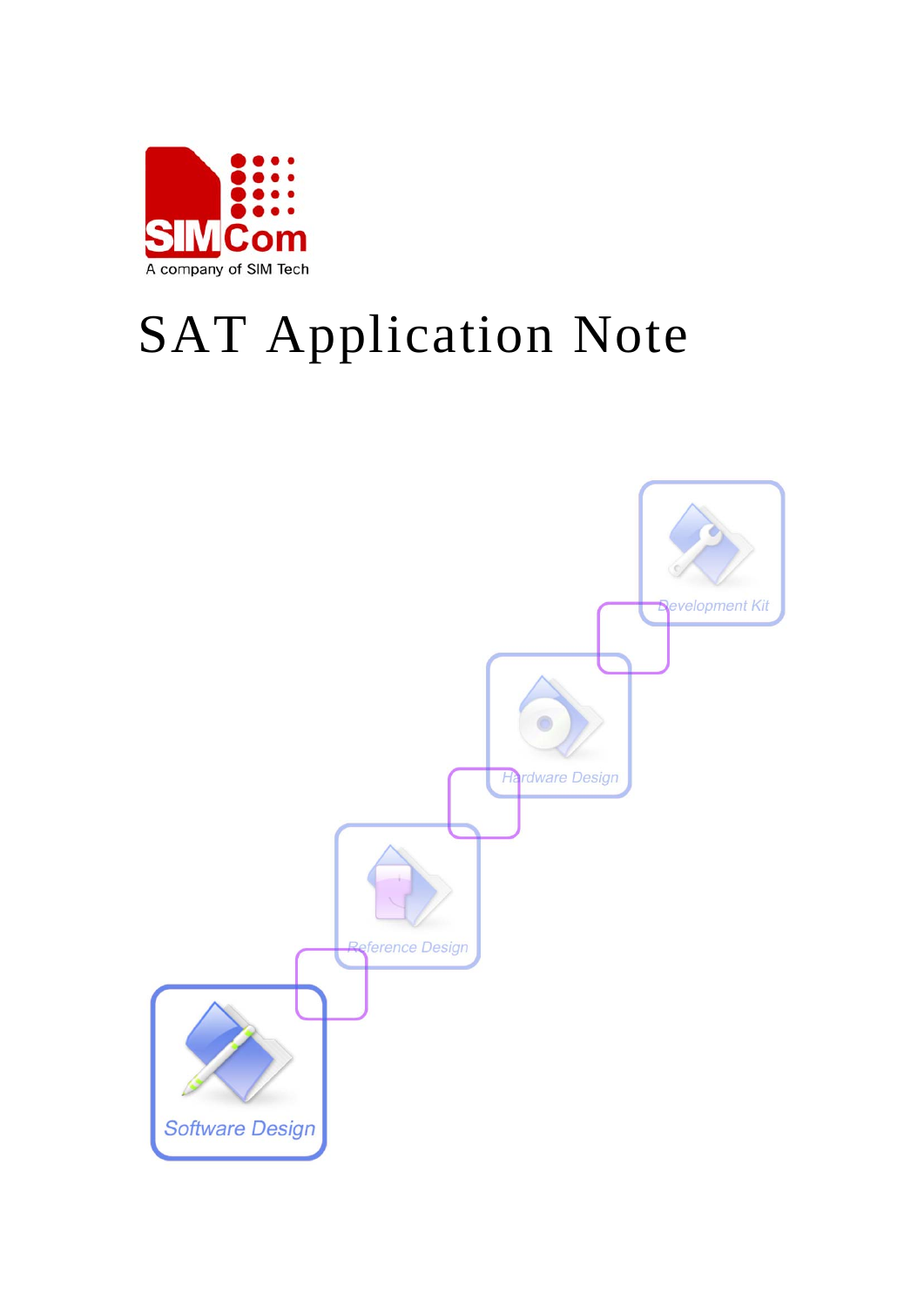

| <b>Document Title:</b> | SIM5360 SAT Application Note       |
|------------------------|------------------------------------|
| <b>Version:</b>        | 0.01                               |
| Date:                  | 2014-02-21                         |
| <b>Status:</b>         | Developing                         |
| <b>Document ID:</b>    | SIM5360 SAT Application Note V0.01 |

#### **General Notes**

SIMCom offers this information as a service to its customers, to support application and engineering efforts that use the products designed by SIMCom. The information provided is based upon requirements specifically provided to SIMCom by the customers. SIMCom has not undertaken any independent search for additional relevant information, including any information that may be in the customer's possession. Furthermore, system validation of this product designed by SIMCom within a larger electronic system remains the responsibility of the customer or the customer's system integrator. All specifications supplied herein are subject to change.

#### **Copyright**

This document contains proprietary technical information which is the property of SIMCom Limited., copying of this document and giving it to others and the using or communication of the contents thereof, are forbidden without express authority. Offenders are liable to the payment of damages. All rights reserved in the event of grant of a patent or the registration of a utility model or design. All specification supplied herein are subject to change without notice at any time.

*Copyright © Shanghai SIMCom Wireless Solutions Ltd. 2013*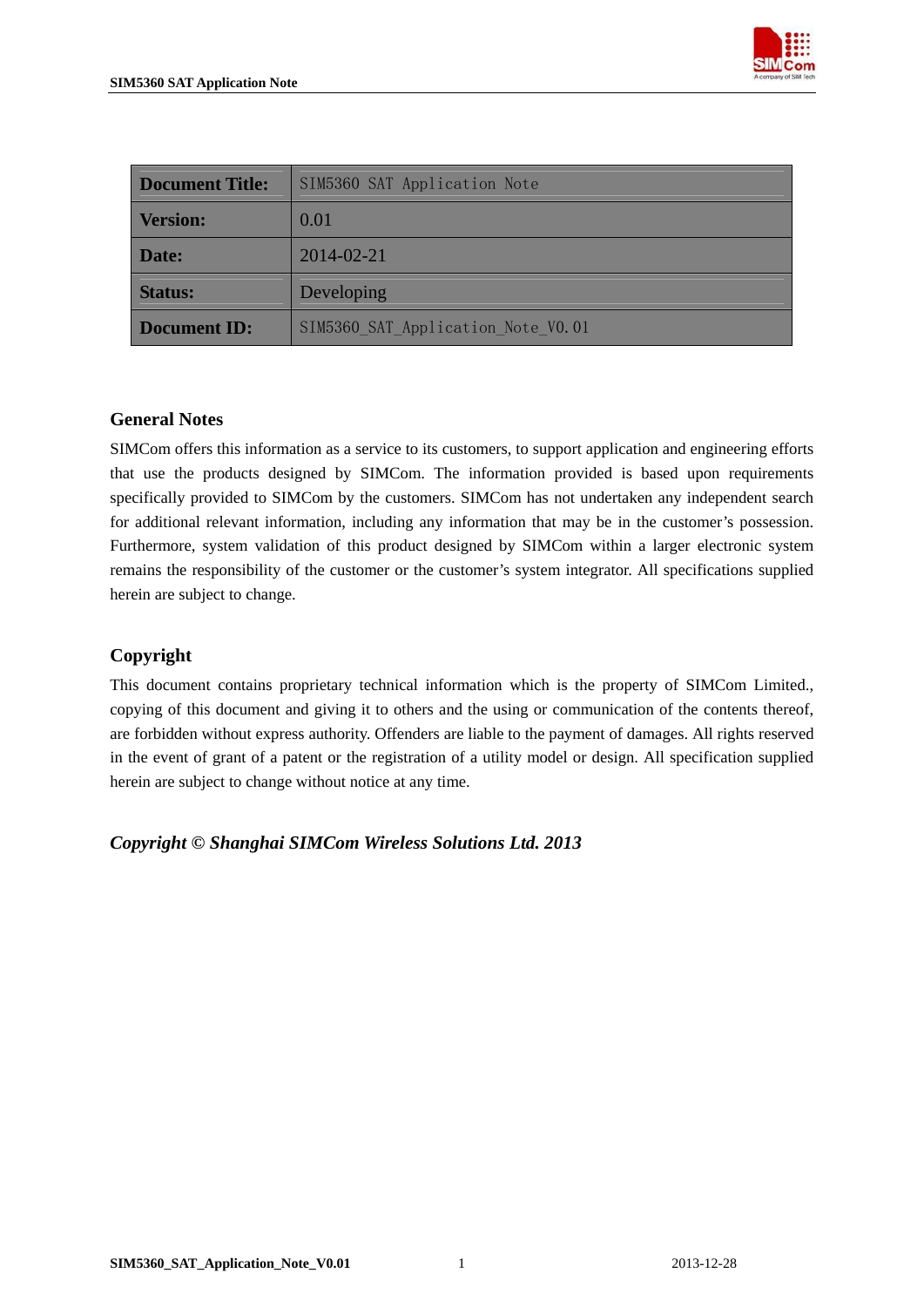

# <span id="page-2-0"></span>**Version History**

| Version Chapter   | <b>Comments</b> |
|-------------------|-----------------|
| V0.01 New Version |                 |
|                   |                 |
|                   |                 |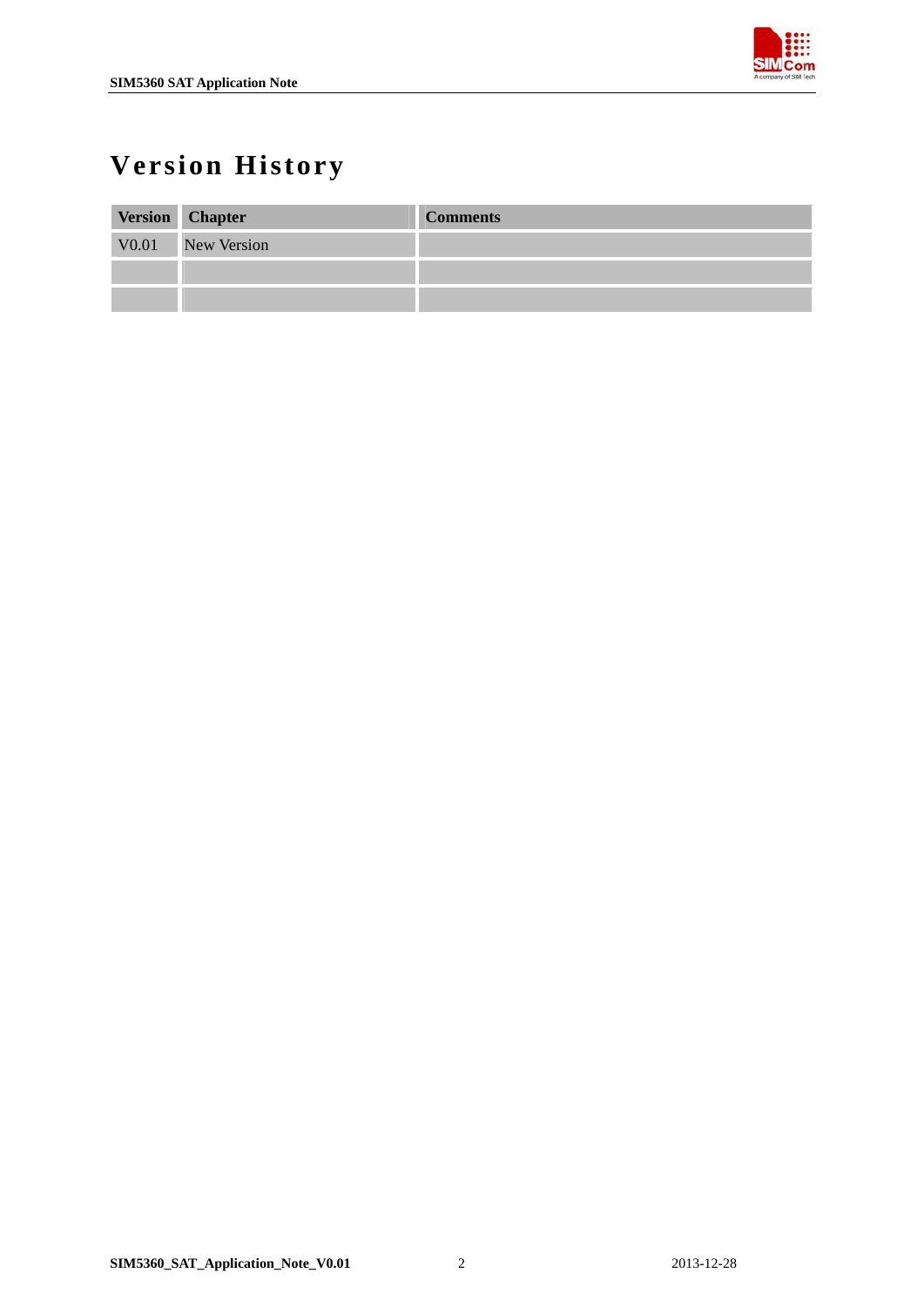

#### <span id="page-3-0"></span>**Contents**

| $\mathbf{1}$ |               |  |
|--------------|---------------|--|
|              | 1.1           |  |
|              | 1.2           |  |
|              | 1.3           |  |
| $\mathbf{2}$ |               |  |
|              | 2.1           |  |
|              | $2.2^{\circ}$ |  |
|              | 2.3           |  |
|              |               |  |
|              |               |  |
|              |               |  |
|              |               |  |
|              |               |  |
|              |               |  |
|              |               |  |
|              |               |  |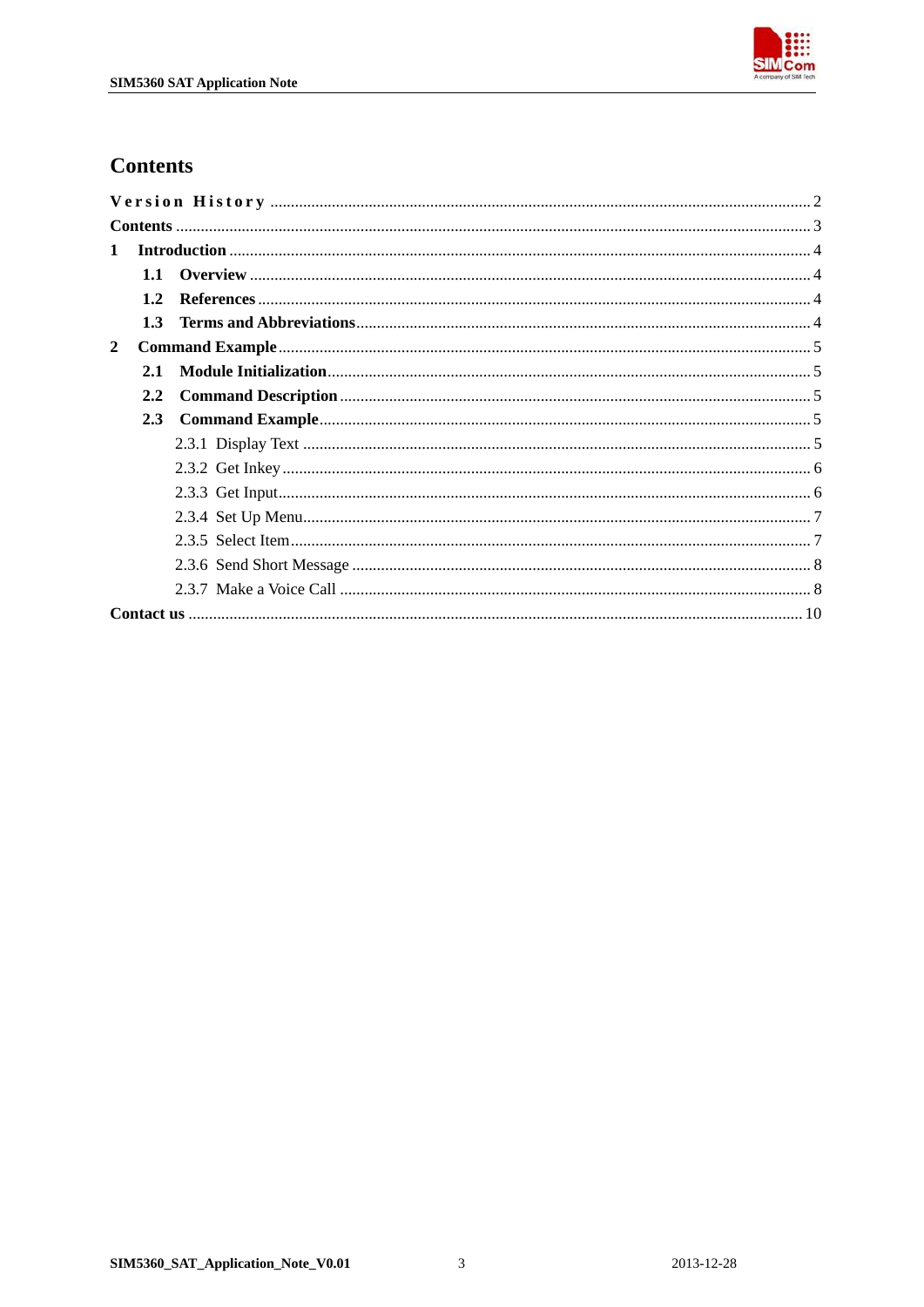

## <span id="page-4-0"></span>**1 Introduction**

#### **1.1 Overview**

This document describes how to implement STK application use SIMCOM module STK AT interface. The detail describe of STK AT INTERFACE please see document AT Commands Set. And this document mainly give out the AT command example to suggest how to use the interface.

#### **1.2 References**

The present document is based on the following documents:

[1] SIMCOM\_SIM5360\_ATC\_EN\_V0.05.doc.

#### **1.3 Terms and Abbreviations**

For the purposes of the present document, the following abbreviations apply:

- **SAT** SIM Application Toolkit
- **PIN** Personal Identification Number
- PUK Personal Unlock Key
- SIM Subscriber Identity Module
- **SMS** Short Message Service
- **SMS–SC** Short Message Service Service Center
- TA Terminal Adaptor; e.g. a data card (equal to DCE)
- TE Terminal Equipment; e.g. a computer (equal to DTE)
- UE User Equipment
- URC Unsolicited Result Code
- UMTS Universal Mobile Telecommunications System
- USIM Universal Subscriber Identity Module
- WCDMA Wideband Code Division Multiple Access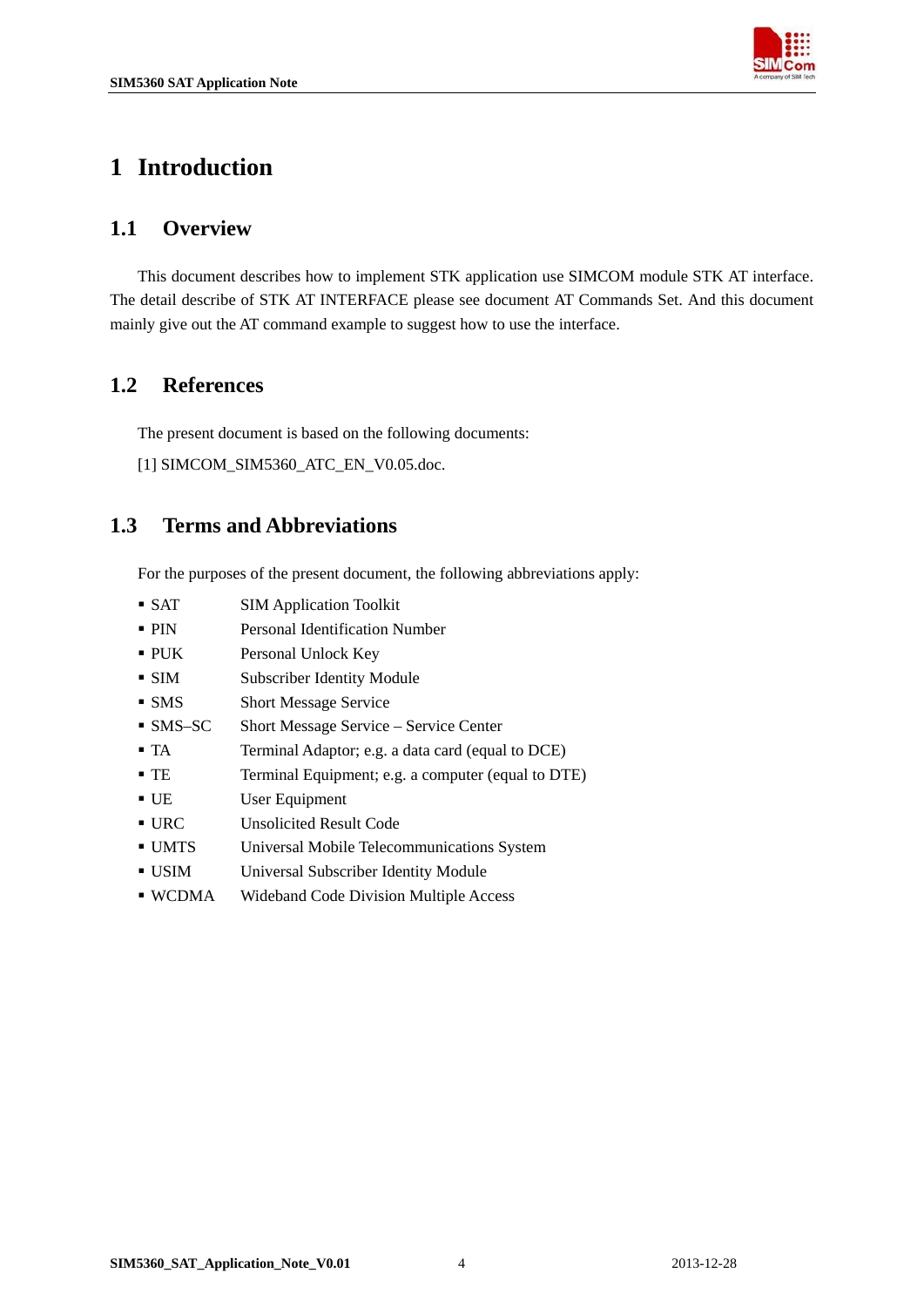

## <span id="page-5-0"></span>**2 Command Example**

#### **2.1 Module Initialization**

For each application should be given to the AT commands listed below before starting a SAT session over the AT interface. It is highly recommended that the response timer value be modified to allow the user more time to enter the required response data.

**NOTE:** The application must input correct SIM PIN if require. Otherwise the STK can't be used.

| $AT+STIN?$ | <b>SAT</b> Indication | Every time the SIM Application issues a Proactive Command, via     |  |  |
|------------|-----------------------|--------------------------------------------------------------------|--|--|
|            |                       | the ME, the TA will receive an indication. This indicates the type |  |  |
|            |                       | of Proactive Command issued.                                       |  |  |
|            |                       | AT+STGI must then be used by the TA to request the parameters      |  |  |
|            |                       | of the Proactive Command from the ME. Upon receiving the           |  |  |
|            |                       | $+STGI$ response from the ME, the TA must send $AT+STGR$ to        |  |  |
|            |                       | confirm the execution of the Proactive Command and provide any     |  |  |
|            |                       | required user response, e.g. a selected menu item.                 |  |  |
| $AT+STGI?$ | Get SAT information   | Regularly this command is used upon receipt of an URC "+STIN"      |  |  |
|            |                       | to request the parameters of the Proactive Command. Then the TA    |  |  |
|            |                       | is expected to acknowledge the AT+STGI response with               |  |  |
|            |                       | AT+STGR to confirm that the Proactive Command has been             |  |  |
|            |                       | executed. AT+STGR will also provide any user information, e.g. a   |  |  |
|            |                       | selected menu item. The Proactive Command type value specifies     |  |  |
|            |                       | to which " $+STIN$ " the command is related.                       |  |  |
| AT+STGR    | SAT respond           | The TA is expected to acknowledge the $AT+STGI$ response with      |  |  |
|            |                       | AT+STGR to confirm that the Proactive Command has been             |  |  |
|            |                       | executed. $AT+STGR$ will also provide any user information, e.g. a |  |  |
|            |                       | selected menu item.                                                |  |  |
|            |                       | Module will report URC for nest command automatically after        |  |  |
|            |                       | AT+STGR executed.                                                  |  |  |

#### **2.2 Command Description**

#### **2.3 Command Example**

#### **2.3.1 Display Text**

| Output from phone             | Response from accessory | Note |  |
|-------------------------------|-------------------------|------|--|
| <b>Query current command:</b> |                         |      |  |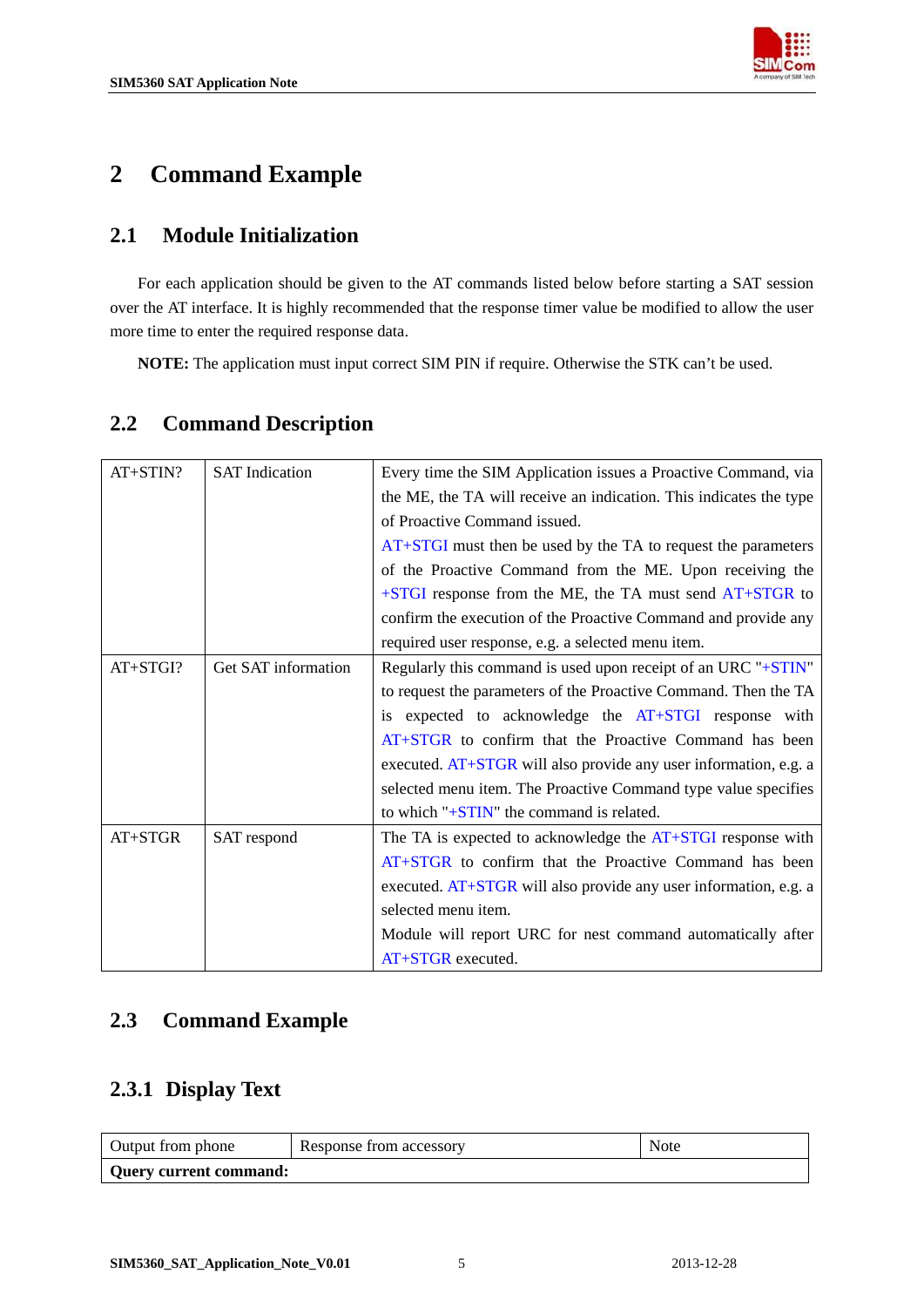

<span id="page-6-0"></span>

| AT+STIN?                            | $+STIN: 21$                              |                       |
|-------------------------------------|------------------------------------------|-----------------------|
|                                     | OK                                       |                       |
| View the detail of current command: |                                          |                       |
| $AT+STGI=21$                        | $+STGI:21,0,0,10,"00540065007300740021"$ | Text display as UCS2. |
|                                     | OK                                       |                       |
| <b>Execute command:</b>             |                                          |                       |
| $AT+STGR=21$                        | OK                                       |                       |
|                                     | $+STIN: 25$ (example)                    |                       |

# **2.3.2 Get Inkey**

| Input command                       | Response                                  | <b>Note</b>             |  |  |
|-------------------------------------|-------------------------------------------|-------------------------|--|--|
| <b>Query current command:</b>       |                                           |                         |  |  |
| $AT+STIN?$                          | $+STIN: 22$                               |                         |  |  |
|                                     | <b>OK</b>                                 |                         |  |  |
| View the detail of current command: |                                           |                         |  |  |
| $AT+STGI=22$                        | +STGI:22,1,0,12,"0069006E007000750074003A | Response will indicate  |  |  |
|                                     | $^{\prime}$                               | the<br>format<br>input  |  |  |
|                                     | <b>OK</b>                                 | information.            |  |  |
| <b>Input information:</b>           |                                           |                         |  |  |
| $AT+STGR=22,"Y"$                    | OK.                                       | Refer to the response   |  |  |
|                                     | $+STIN: 24 (example)$                     | $AT+STGI=22$ ,<br>of    |  |  |
|                                     |                                           | confirm<br>the<br>input |  |  |
|                                     |                                           | format.                 |  |  |

# **2.3.3 Get Input**

| Input command                              | Response                                     | <b>Note</b>            |
|--------------------------------------------|----------------------------------------------|------------------------|
| <b>Query current command:</b>              |                                              |                        |
| $AT+STIN?$                                 | $+STIN: 23$                                  |                        |
|                                            | OK.                                          |                        |
| View the detail of current command:        |                                              |                        |
| $AT+STGI=23$                               | +STGI:23,3,70,1,0,1,12,"0069006E007000750074 | Response will indicate |
|                                            | 003A''                                       | format<br>the<br>and   |
|                                            | OK.                                          | min/max length of the  |
| $AT+STGI=23$                               | +STGI:23,2,20,1,0,1,12,"0069006E007000750074 | input information.     |
|                                            | 003A''                                       |                        |
|                                            | OK                                           |                        |
| <b>Input information:</b>                  |                                              |                        |
| If $\langle$ rsp_format $\rangle$ is UCS2: | <b>OK</b>                                    | Refer to the response  |
| AT+STGR=23,"597D"                          | $+STIN: 24$ (example)                        | $AT+STGI=23$ ,<br>of   |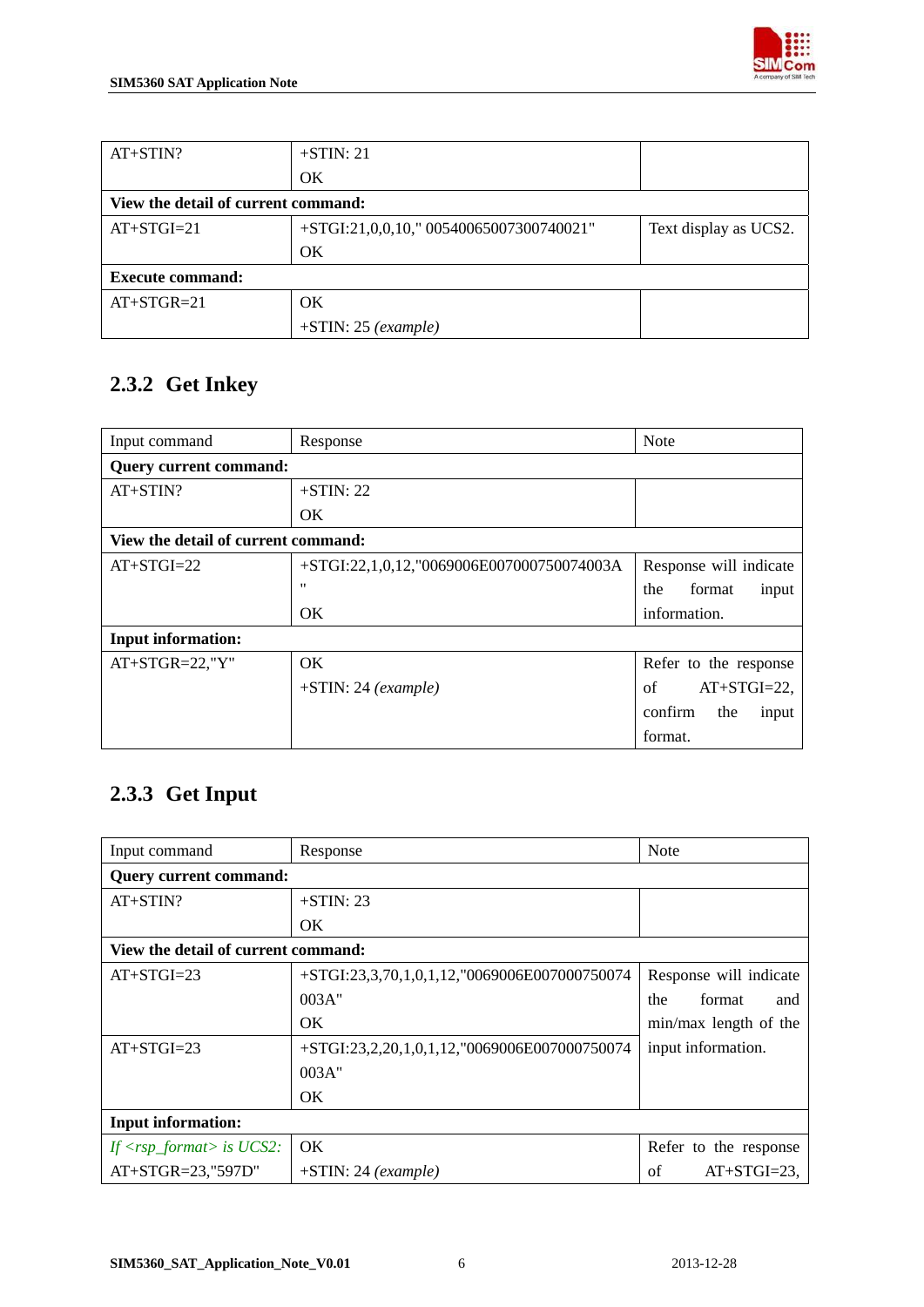<span id="page-7-0"></span>

| $ $ If $\langle$ rsp_format $\rangle$ is numer $ $ OK |                       | confirm | the | input              |
|-------------------------------------------------------|-----------------------|---------|-----|--------------------|
| <i>only:</i>                                          | $+STIN: 24 (example)$ |         |     | format and min/max |
| AT+STGR=23,"88884444                                  |                       | length. |     |                    |
| $^{\prime\prime}$                                     |                       |         |     |                    |

# **2.3.4 Set Up Menu**

| Input command                       | Response                                    | <b>Note</b>                             |  |
|-------------------------------------|---------------------------------------------|-----------------------------------------|--|
| <b>Query current command:</b>       |                                             |                                         |  |
| $AT+STIN?$                          | $+STIN: 25$                                 |                                         |  |
|                                     | OK.                                         |                                         |  |
| View the detail of current command: |                                             |                                         |  |
| $AT+STGI=25$                        | +STGI:25,0,0,8,"004D0065006E0075",4         | Menu<br>display<br>text<br>as           |  |
|                                     | $+STGI:25,1,12, "004D0065006E007500200031"$ | UCS <sub>2</sub> . The first line<br>is |  |
|                                     | +STGI:25,2,12,"004D0065006E007500200032"    | <b>Others</b><br>title.<br>menu<br>are  |  |
|                                     | +STGI:25,3,12,"004D0065006E007500200033"    | menu items.                             |  |
|                                     | +STGI:25,4,12,"004D0065006E007500200034"    |                                         |  |
|                                     | OK.                                         |                                         |  |
| Select a submenu:                   |                                             |                                         |  |
| $AT+STGR = 25,1$                    | OK.                                         | After selected a submenu,               |  |
|                                     | $+STIN: 24$                                 | return $+STIN: 24$ usually.             |  |
|                                     |                                             | Then it should display the              |  |
|                                     |                                             | submenu information.                    |  |

#### **2.3.5 Select Item**

| Input command                       | <b>Note</b><br>Response                     |                                       |  |
|-------------------------------------|---------------------------------------------|---------------------------------------|--|
| <b>Query current command:</b>       |                                             |                                       |  |
| $AT+STIN?$                          | $+STIN: 24$                                 |                                       |  |
|                                     | OK.                                         |                                       |  |
| View the detail of current command: |                                             |                                       |  |
| $AT+STGI=24$                        | $+STGI:24,0,0,0,0,100$ ",5                  | display<br>Items<br>text<br><b>as</b> |  |
|                                     | $+STGI:24,1,12, "004900740065006D00200031"$ | UCS2. The first line is               |  |
|                                     | +STGI:24,2,12,"004900740065006D00200032"    | menu title. Title maybe               |  |
|                                     | $+STGI:24,3,12, "004900740065006D00200033"$ | "00", its means no item               |  |
|                                     | $+STGI:24,4,12, "004900740065006D00200034"$ | title. Others are sub-items.          |  |
|                                     | $+STGI:24,5,12, "004900740065006D00200035"$ |                                       |  |
|                                     | OK.                                         |                                       |  |
| Select a sub-item:                  |                                             |                                       |  |
| $AT+STGR = 24,1$                    | OK.                                         | After selected<br>an item,            |  |
|                                     | $+STIN: 23 (example)$                       | different SIM/USIM cards              |  |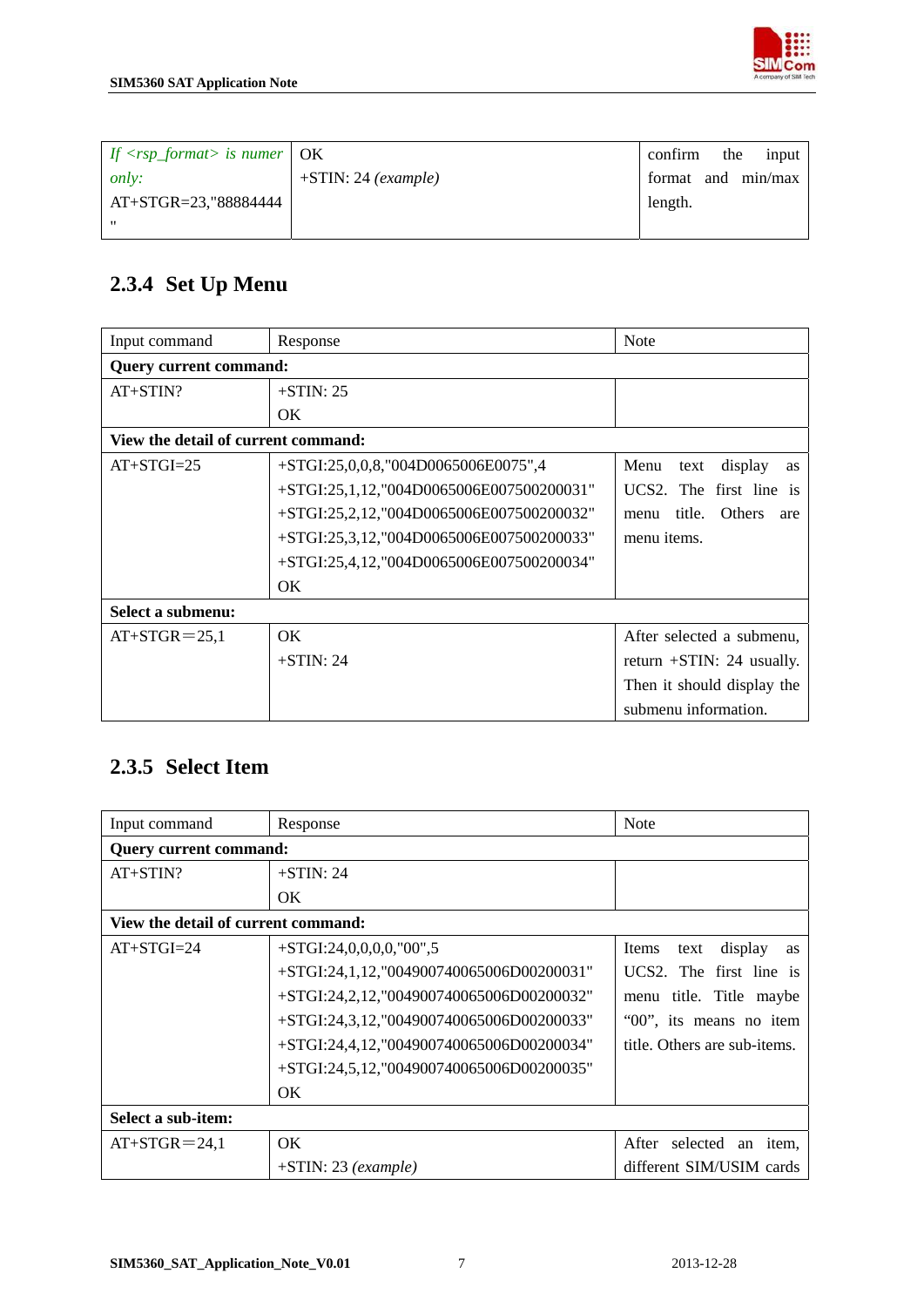

<span id="page-8-0"></span>

|  | will | report          | different |
|--|------|-----------------|-----------|
|  |      | +STIN: command. |           |

# **2.3.6 Send Short Message**

| Input command                       | Response                                | <b>Note</b>                  |  |  |
|-------------------------------------|-----------------------------------------|------------------------------|--|--|
| <b>Query current command:</b>       |                                         |                              |  |  |
| AT+STIN?                            | $+STIN: 24$                             | Send short message is a      |  |  |
|                                     | OK.                                     | sub-item in items. Select    |  |  |
|                                     |                                         | the specifically item, SAT   |  |  |
|                                     |                                         | <b>SMS</b><br>should<br>send |  |  |
|                                     |                                         | automatically.               |  |  |
| View the detail of current command: |                                         |                              |  |  |
| $AT+STGI=24$                        | $+STGI:24,0,0,0,0, "00",2$              |                              |  |  |
|                                     | +STGI:24,1,24,"006E006500770020006D0065 |                              |  |  |
|                                     | 00730073006100670065003A"               |                              |  |  |
|                                     | +STGI:24,2,10,"00730065006E0064003A"    |                              |  |  |
|                                     | OK.                                     |                              |  |  |
| Select a sub-item:                  |                                         |                              |  |  |
| $AT+STGR = 24.2$                    | OK.                                     | After selected the send      |  |  |
|                                     | $+STIN: 21$                             | message item, the short      |  |  |
|                                     |                                         | message will be sent, the    |  |  |
|                                     |                                         | $report + STIN:21.$          |  |  |

#### **2.3.7 Make a Voice Call**

| Input command                       | Response                                  | <b>Note</b>                |  |  |
|-------------------------------------|-------------------------------------------|----------------------------|--|--|
| <b>Query current command:</b>       |                                           |                            |  |  |
| $AT+STIN?$                          | $+STIN: 24$                               | Make a voice call is a     |  |  |
|                                     | OK.                                       | sub-item in items. Select  |  |  |
|                                     |                                           | the specifically item, SAT |  |  |
|                                     |                                           | should make a voice call.  |  |  |
| View the detail of current command: |                                           |                            |  |  |
| $AT+STGI=24$                        | $+STGI:24,0,0,0,0, "00",1$                |                            |  |  |
|                                     | $+STGI:24,1,20,106D0061006B0065002000630$ |                            |  |  |
|                                     | 061006C006C003A"                          |                            |  |  |
|                                     | OK                                        |                            |  |  |
| Select a sub-item:                  |                                           |                            |  |  |
| $AT+STGR = 24,1$                    | OK.                                       | After selected the make    |  |  |
|                                     | $+STIN: 24 (example)$                     | call item, AT port will    |  |  |
|                                     | VOICE CALL: BEGIN (URC)                   | report a URC, indicate the |  |  |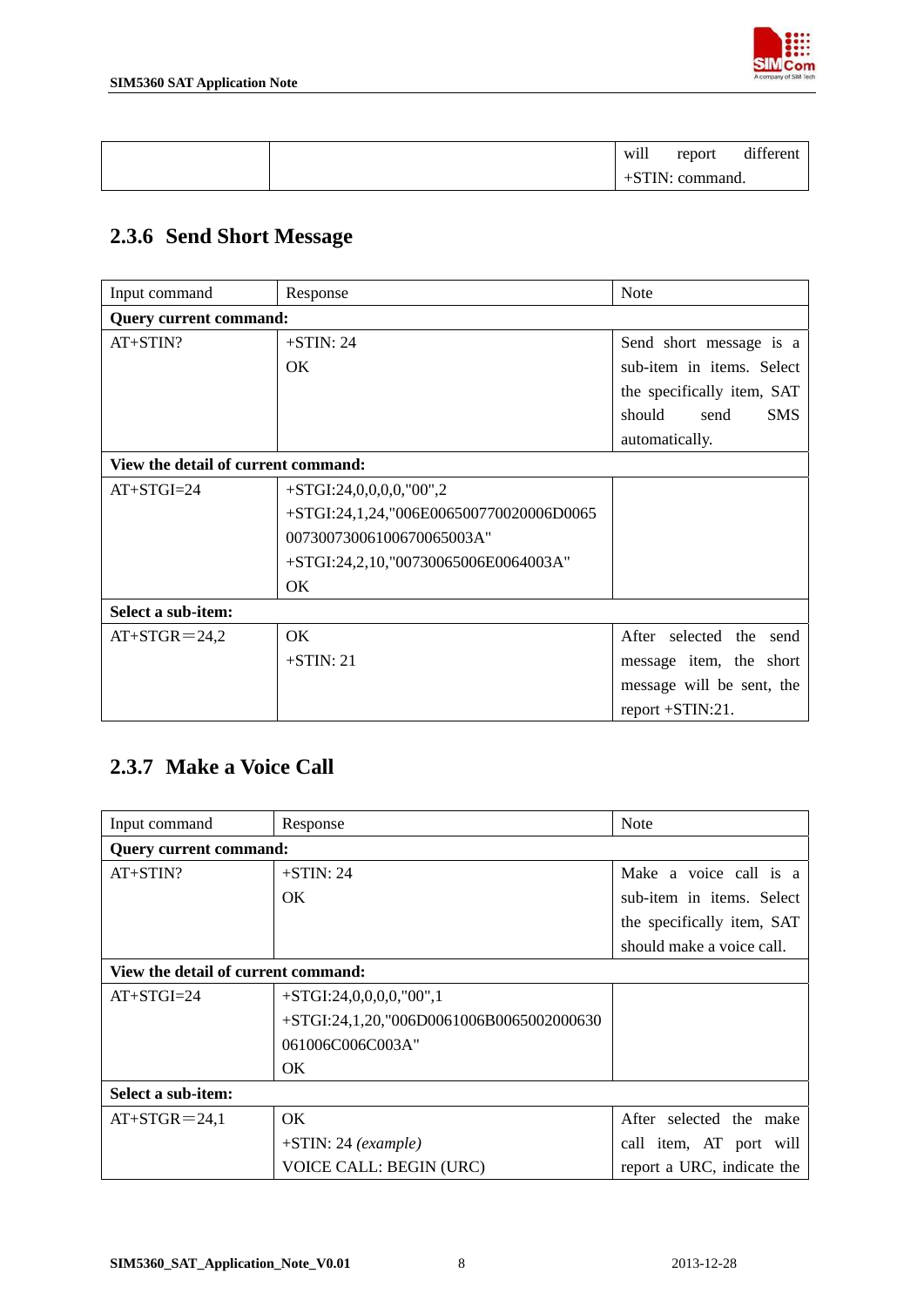

|  | call begin. If want to hang |
|--|-----------------------------|
|  | up the call, must execute   |
|  | AT+CHUP.                    |